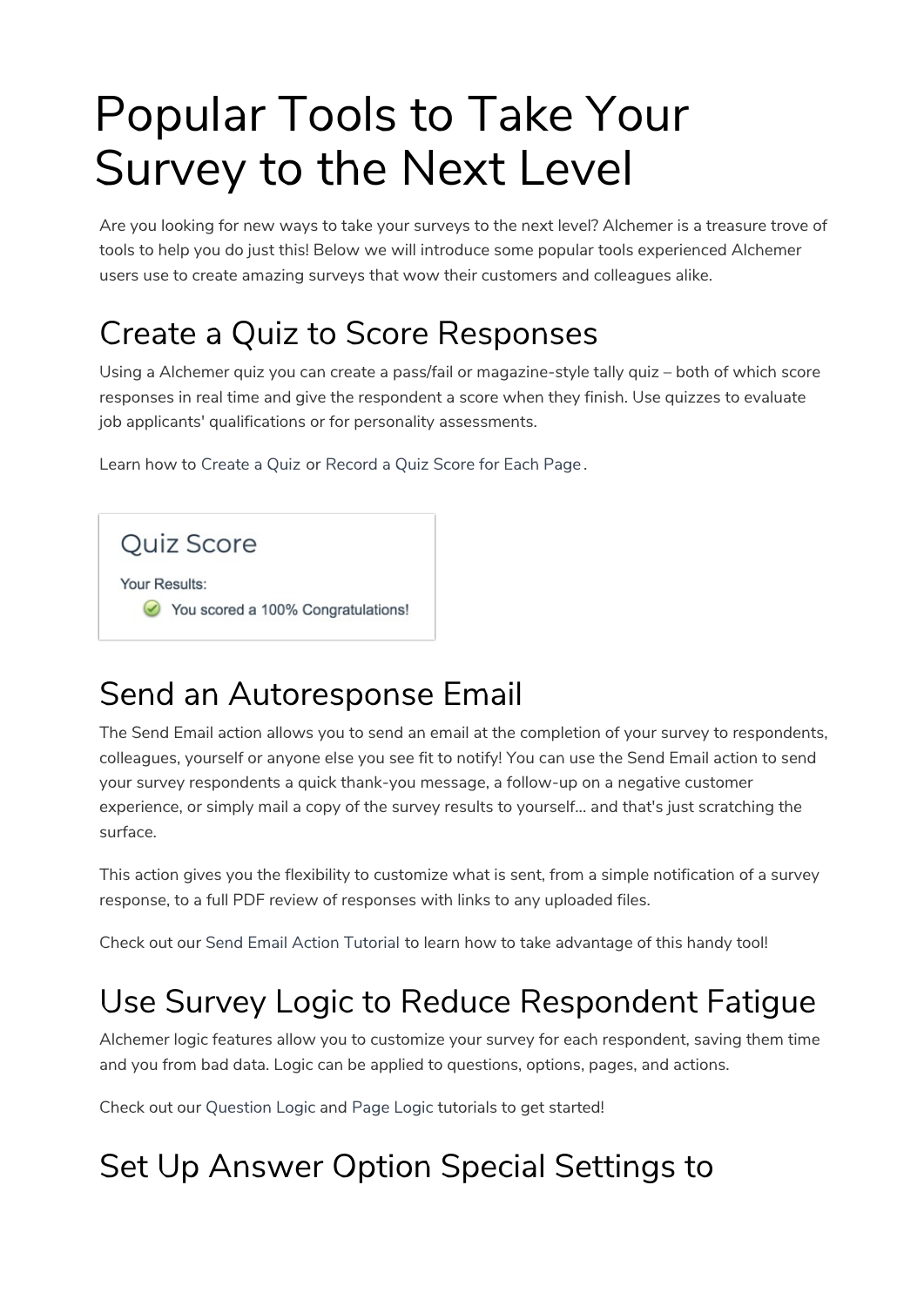# Eliminate Bias in Your Data

Using Special Settings on answer options you can provide survey respondents with the ability to opt out of a question when it does not apply to them. You can set up answer options such as "None of the above" or "Not applicable" so that other options cannot be selected in tandem. Other Special Settings allow you to collect other, please specify info, fix the position of an option when randomizing and more! Using Special Settings will eliminate bias in your data!

Check out our Answer Options Special Settings tutorial to learn how to set up Special Settings!

# Share Your Survey with a Alchemer Email Campaign

Our Share by Email option, a.k.a Email Campaigns, is so much more than a way to send a survey invite via our email system! Using our Share by Email option you can easily track whose response is whose! This is because when you send a survey invite out via our Share by Email option, the links provided to your contacts are unique survey links that will map to the email address as well as any other contact data you uploaded into your Email Campaign.

#### Additional benefits of email campaigns:

- Save and Continue Because each survey link is unique, respondents will be able to return to their response to complete at a later time! (This is the default setting for Email Campaigns. You can disable Save and Continue within your Email Campaign to allow for multiple responses to be submitted via any campaign link.)
- Duplicate Protection With Save and Continue turned on within your Email Campaign (this is the default setting), respondents who click the link a second time will return to the same response, thus preventing them from recording more than one!

Check out our Share Survey via Email tutorial as well as our tutorial on Using Email Campaign Contact Data in Messages and Surveys to learn more about the prepopulation options available when you use email campaigns!

#### Use Merge Codes to Personalize Each Respondent's Survey Experience